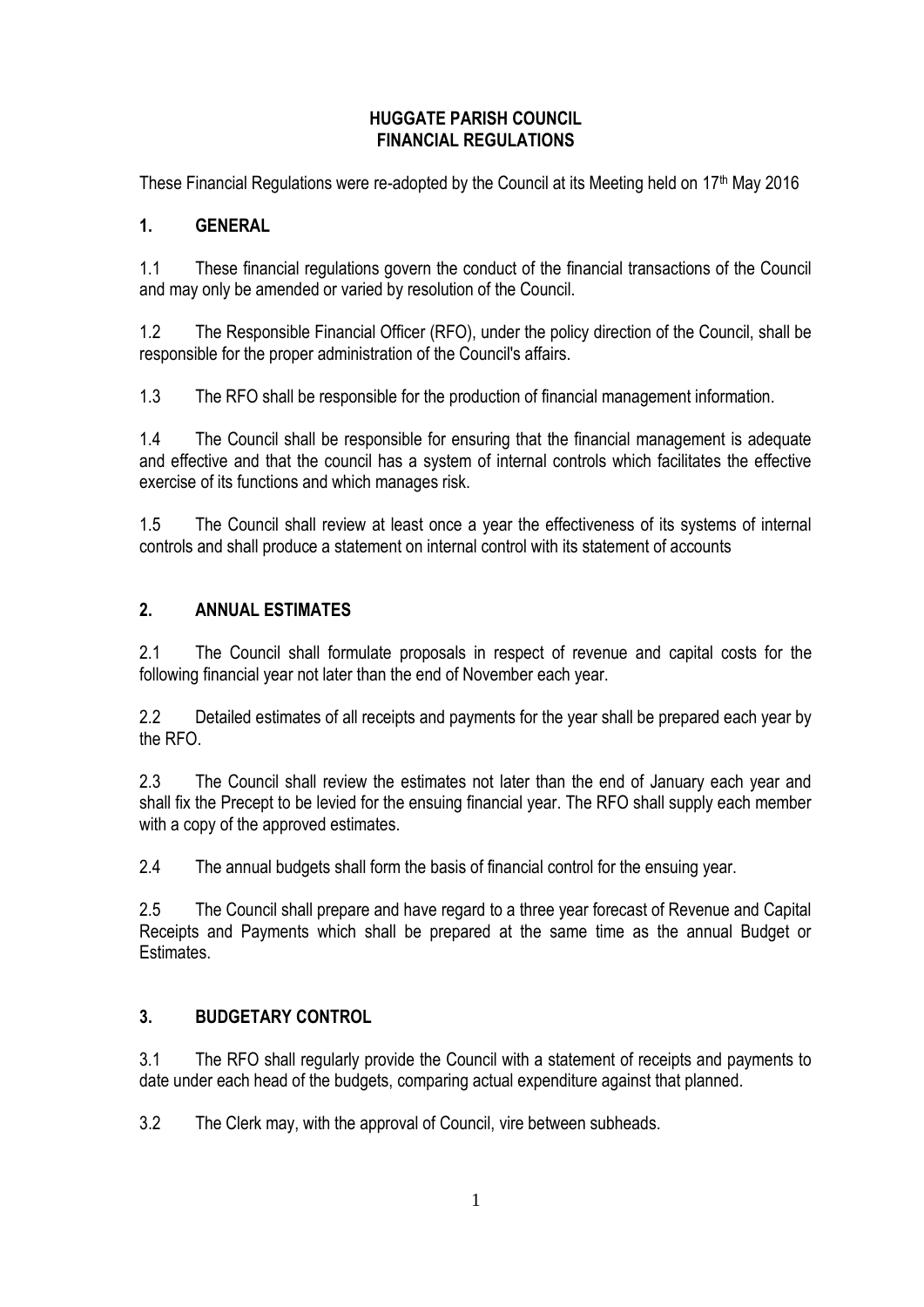3.3 The Clerk may incur expenditure on behalf of the Council which is necessary to carry out any repair replacement or other work which is of such extreme urgency that it must be done at once, whether or not there is any budgetary provision for the expenditure, subject to a limit of £500. The Clerk shall report the action to the Council as soon as practicable thereafter.

3.4 Unspent provisions in the revenue budget shall not be carried forward to a subsequent year.

3.5 No expenditure shall be incurred in relation to any capital project and no contract entered into or tender accepted involving capital expenditure unless the Council is satisfied that the necessary funds are available, or the requisite borrowing approval has been obtained.

## **4. ACCOUNTING AND AUDIT**

4.1 All accounting procedures and financial records of the Council shall be determined by the RFO as required by the Accounts and Audit Regulations 2003 and 2006, and any subsequent amendments thereto.

4.2 The RFO shall be responsible for completing the annual financial statements of the Council as soon as practicable after the end of the financial year and shall submit them and report thereon to the Council.

4.3 The RFO shall be responsible for completing the Accounts of the Council contained in the Annual Return (as supplied by the Auditor appointed from time to time by the Audit Commission) and for submitting the Annual Return for approval and authorisation by the Council within the timescale set by the Accounts and Audit Regulations 1996 as amended, or set by the Auditor.

4.4 The RFO shall be responsible for ensuring that there is adequate and effective system of internal audit of the Council's accounting, financial and other operations in accordance with Regulation 5 of the Accounts and Audit Regulations 2003 and 2006, and any subsequent amendments thereto. Any officer or member of the Council shall, if the RFO or Internal Auditor requires, make available such documents of the Council which appear to the RFO or Internal Auditor to be necessary for the purpose of the internal audit and shall supply the RFO or Internal Auditor with such information and explanation as the RFO or Internal Auditor considers necessary for that purpose.

4.5 The Council shall carry out a review of the effectiveness of internal audit on an annual basis in accordance with the Accounts and Audit Regulations 2003 and 2006, and any subsequent amendments thereto.

4.6 The Internal Auditor shall carry out the work required by the RFO and the Council, with a view to satisfactory completion of the Internal Auditor's Report section of the Annual Return as complied annually by the Audit Commission. The Internal Auditor, who shall be competent and independent of the operations of the Council, shall report to Council in writing on a regular basis with a minimum of one annual report in respect of each financial year.

4.7 The RFO shall make arrangements for the opportunity for inspection of the accounts, books, and vouchers required by Audit Commission Act 1998 section 15 and the Accounts and Audit Regulations 2003 and 2006, and any subsequent amendments thereto.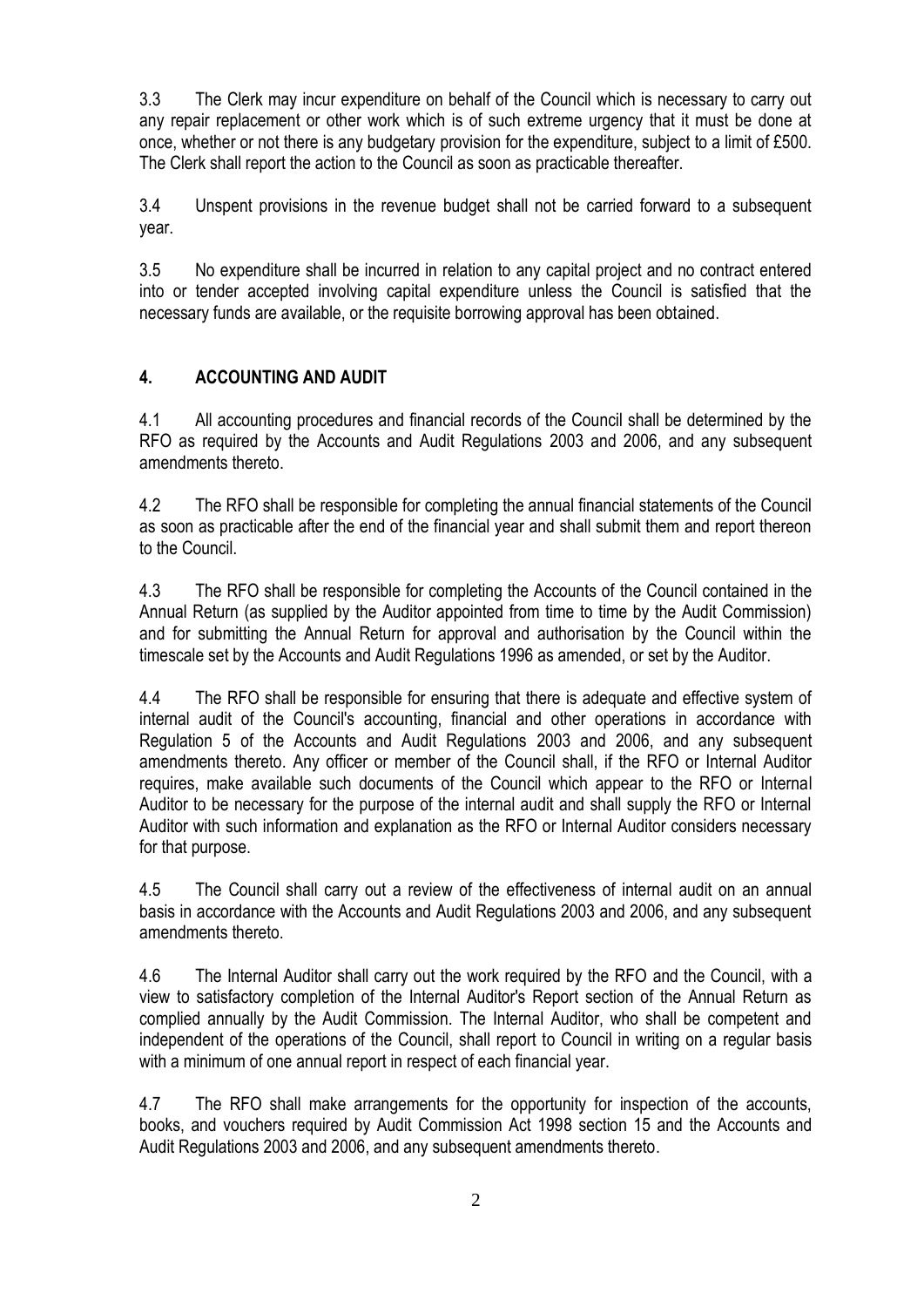4.8 The RFO shall, as soon as practicable, bring to the attention of all councillors any correspondence or report from the Internal or External Auditor, unless the correspondence is of a purely administrative matter.

## **5. BANKING ARRANGEMENTS AND CHEQUES**

5.1 The Council's banking arrangements shall be made by the RFO and approved by the Council. They shall be regularly reviewed for efficiency.

5.2 A schedule of the payments required, forming part of the Agenda for the Meeting, shall be prepared by the RFO and, together with the relevant invoices, be presented to Council. If the schedule is in order it shall be authorised by a resolution of the Council and shall be initialled by the Chairman of the Meeting. If more appropriate the detail may be shown in the Minutes of the Meeting.

5.3 Cheques drawn on the bank account in accordance with the schedule referred to in paragraph 5.2 or in accordance with paragraph 6.4, shall be signed by two members of Council.

# **6. PAYMENT OF ACCOUNTS**

6.1 All payments shall be effected by cheque or other order drawn on the Council's bankers.

6.2 All invoices for payment shall be examined, verified and certified by the Clerk. The Clerk shall satisfy him/herself that the work, goods or services to which the invoice relates shall have been received, carried out, examined and approved.

6.3 The RFO shall examine invoices in relation to arithmetic accuracy and shall analyse them to the appropriate expenditure heading. The Clerk shall take all steps to settle all invoices submitted, and which are in order, at the next available Council Meeting.

6.4 If a payment is necessary to avoid a charge to interest under the Late Payment of Commercial Debts (Interest) Act 1998, and the due date for payment is before the next scheduled Meeting of Council, where the Clerk and RFO certify that there is no dispute or other reason to delay payment, the Clerk may (notwithstanding para 6.3) take all steps necessary to settle such invoices provided that a list of such payments shall be submitted to the next appropriate meeting of Council.

6.5 The Council will not maintain any form of cash float. All cash received must be banked intact. Any payments made in cash by the Clerk or RFO (for example for postage or minor stationery items) shall be refunded on a regular basis, at least quarterly.

## **7. LOANS AND INVESTMENTS**

7.1 All loans and investments shall be negotiated in the name of the Council and shall be for a set period in accordance with Council policy.

7.2 All investments of money under the control of the Council shall be in the name of the Council.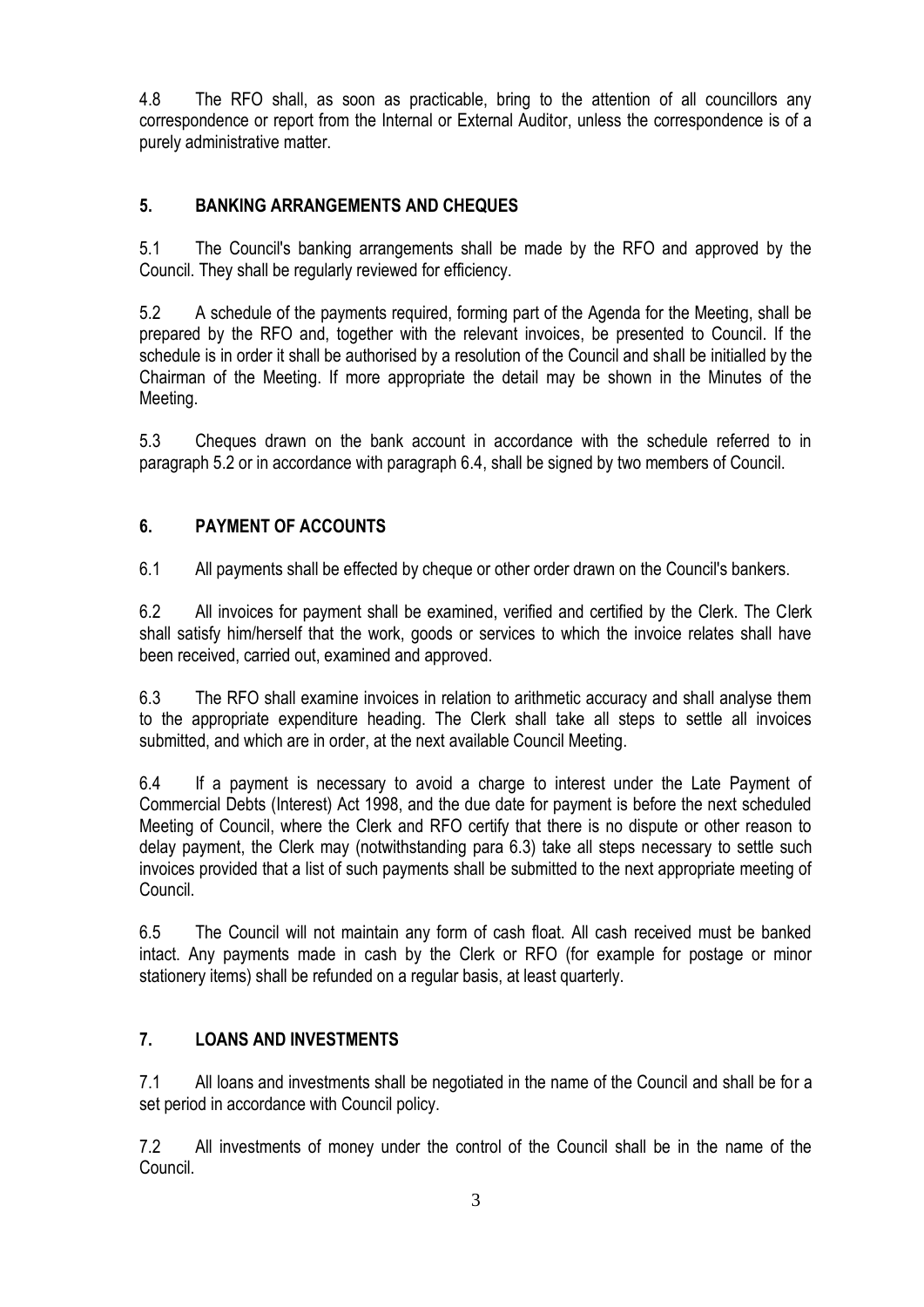7.3 All borrowings shall be effected in the name of the Council, after obtaining any necessary borrowing approval. Any application for borrowing approval shall be approved by Council as to terms and purpose.

7.4 All investment certificates and other documents relating thereto shall be retained in the custody of the RFO.

#### **8. INCOME**

8.1 The collection of all sums due to the Council shall be the responsibility of and under the supervision of the RFO.

8.2 All sums received on behalf of the Council shall be banked intact as directed by the RFO. In all cases, all receipts shall be deposited with the Council's bankers with such frequency as the RFO considers necessary.

8.3 The origin of each receipt shall be entered on the paying-in slip.

8.4 Personal cheques shall not be cashed out of money held on behalf of the Council.

8.5 The RFO shall promptly complete any VAT Return that is required. Any repayment claim due in accordance with VAT Act 1994 section 33 shall be made at least annually coinciding with the financial year end.

## **9. ORDERS FOR WORK, GOODS AND SERVICES**

9.1 An official order or letter shall be issued for all work, goods and services unless a formal contract is to be prepared or an official order would be inappropriate. Copies of orders shall be retained.

9.2 All members and Officers are responsible for obtaining value for money as all times. An officer issuing an official order is to ensure as far as reasonable and practicable that the best available terms are obtained in respect of each transaction, usually by obtaining three or more quotations or estimates from appropriate suppliers.

9.3 The RFO shall verify the lawful nature of any proposed purchase before the issue of any order, and in the case of new or infrequent purchases or payments, the RFO shall ensure that the statutory authority shall be reported to the meeting at which the order is approved so that the Minutes can record the power being used.

## **10. CONTRACTS**

10.1 Procedures as to contracts are laid down as follows:

(a) Every contract shall comply with these financial regulations, and no exceptions shall be made otherwise than in an emergency provided that these regulations shall not apply to contracts which relate to items (i) to (vi) below: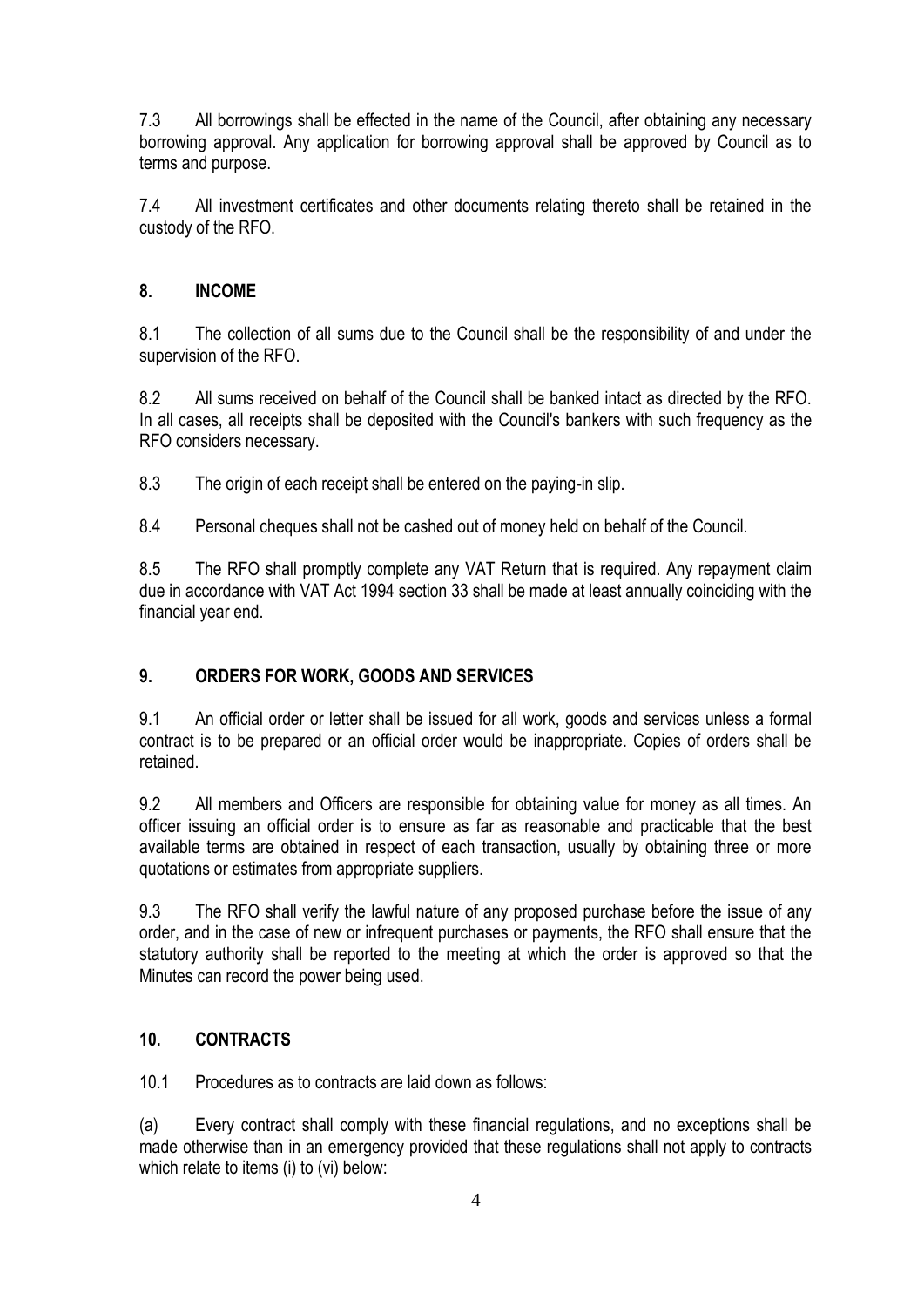(i) for the supply of gas, electricity, water, sewerage and telephone services;

(ii) for specialist services such as are provided by solicitors, accountants, surveyors and planning consultants;

(iii) for work to be executed or goods or materials to be supplied which consist of repairs to or parts for existing machinery or equipment or plant;

 $(iv)$  for work to be executed or goods or materials to be supplied which constitute an extension of an existing contract by the Council;

 $(v)$  for additional audit work of the external Auditor up to an estimated value of £250 (in excess of this sum the Clerk and RFO shall act after consultation with the Chairman and Vice Chairman of Council);

(vi) for goods or materials proposed to be purchased which are proprietary articles and/or are only sold at a fixed price.

10.2 Where it is intended to enter into a contract exceeding £20,000 in value for the supply of goods or materials or for the execution of works or specialist services other than such goods, materials, works or specialist services as are excepted as set out in paragraph (a) the Clerk shall invite tenders from at least three firms to be taken from the appropriate approved list.

10.3 When applications are made to waive financial regulations relating to contracts to enable a price to be negotiated without competition the reason shall be embodied in a recommendation to the Council.

10.4 Such invitation to tender shall state the general nature of the intended contract and the Clerk shall obtain the necessary technical assistance to prepare a specification in appropriate cases. The invitation shall in addition state that tenders must be addressed to the Clerk in the ordinary course of post. Each tendering firm shall be supplied with a specifically marked envelope in which the tender is to be sealed and remain sealed until the prescribed date for opening tenders for that contract.

10.5 All sealed tenders shall be opened at the same time on the prescribed date by the Clerk in the presence of at least one member of Council.

10.6 If less than three tenders are received for contracts above £20,000 or if all the tenders are identical the Council may make such arrangements as it thinks fit for procuring the goods or materials or executing the works.

10.7 When it is to enter into a contract less than £20,000 in value for the supply of goods or materials or for the execution of works or specialist services other than such goods, materials, works or specialist services as are excepted as set out in paragraph (a) the Clerk or RFO shall obtain 3 quotations (priced descriptions of the proposed supply); where the value is below £1,000 and above £100 the Clerk or RFO shall strive to obtain 3 estimates. Otherwise, Regulation 10 (3) above shall apply.

10.8 The Council shall not be obliged to accept the lowest or any tender, quote or estimate.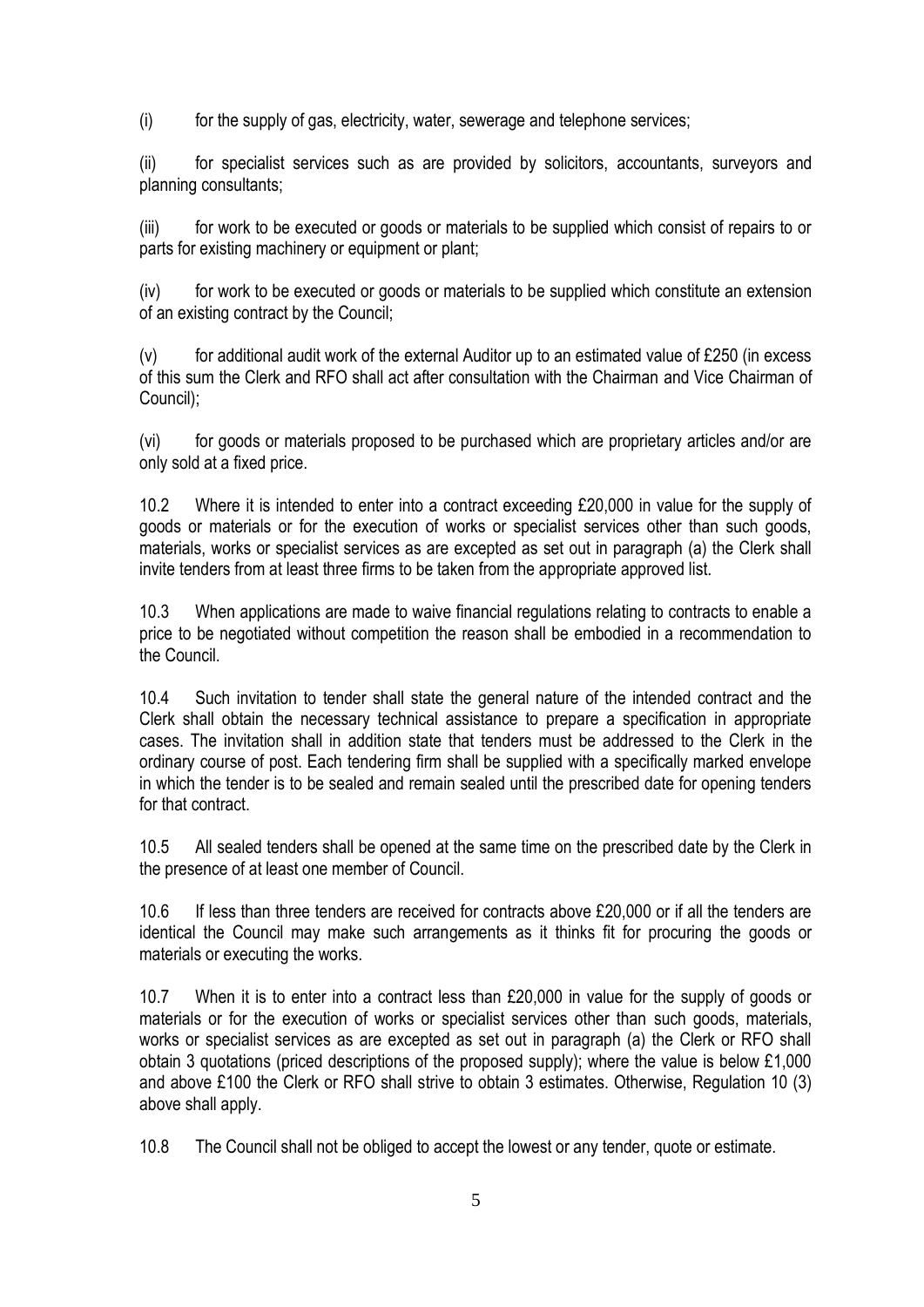### **11. PAYMENTS UNDER CONTRACTS FOR BUILDING OR OTHER CONSTRUCTION WORKS**

11.1 Payments on account of the contract sum shall be made within the time specified in the contract by the RFO upon authorised certificates of the architect or other consultants engaged to supervise the contract (subject to any percentage withholding as may be agreed in the particular contract).

11.2 Where contracts provide for payment by instalments the RFO shall maintain a record of all such payments. In any case where it is estimated that the total cost of work carried out under a contract, excluding agreed variations, will exceed the contract sum by 5% or more a report shall be submitted to the Council.

11.3 Any variation to a contract or addition to or omission from a contract must be approved by the Council and Clerk to the Contractor in writing before any work has begun, the Council being informed where the final cost is likely to exceed the financial provision.

# **12. PROPERTIES AND ESTATES**

12.1 The Clerk shall make appropriate arrangements for the custody of all title deeds of properties owned by the Council. The RFO shall ensure a record is maintained of all properties owned by the Council, recording the location, extent, plan, reference, purchase details, nature of the interest, tenancies granted, rents payable and purpose for which held in accordance with Regulation 4(3)(b) of the Accounts and Audit Regulations 1996 as amended.

12.2 No property shall be sold, leased or otherwise disposed of without the authority of the Council, together with any other consents required by law, save where the estimated value of any one item of tangible movable property does not exceed £50.

#### **13. INSURANCE**

13.1 Following an annual risk assessment, the RFO shall effect all insurances and negotiate all claims on the Council's insurers

13.2 The Clerk shall give prompt notification to the RFO of all new risks, properties or vehicles which require to be insured and of any alterations affecting existing insurances.

13.3 The RFO shall keep a record of all insurances effected by the Council and the property and risks covered thereby and annually review it.

13.4 The RFO shall be notified of any loss liability or damage or of any event likely to lead to a claim, and shall report these to Council at the next available meeting.

13.5 All appropriate employees of the Council shall be included in a suitable fidelity guarantee insurance which shall cover the maximum risk exposure as determined by the Council.